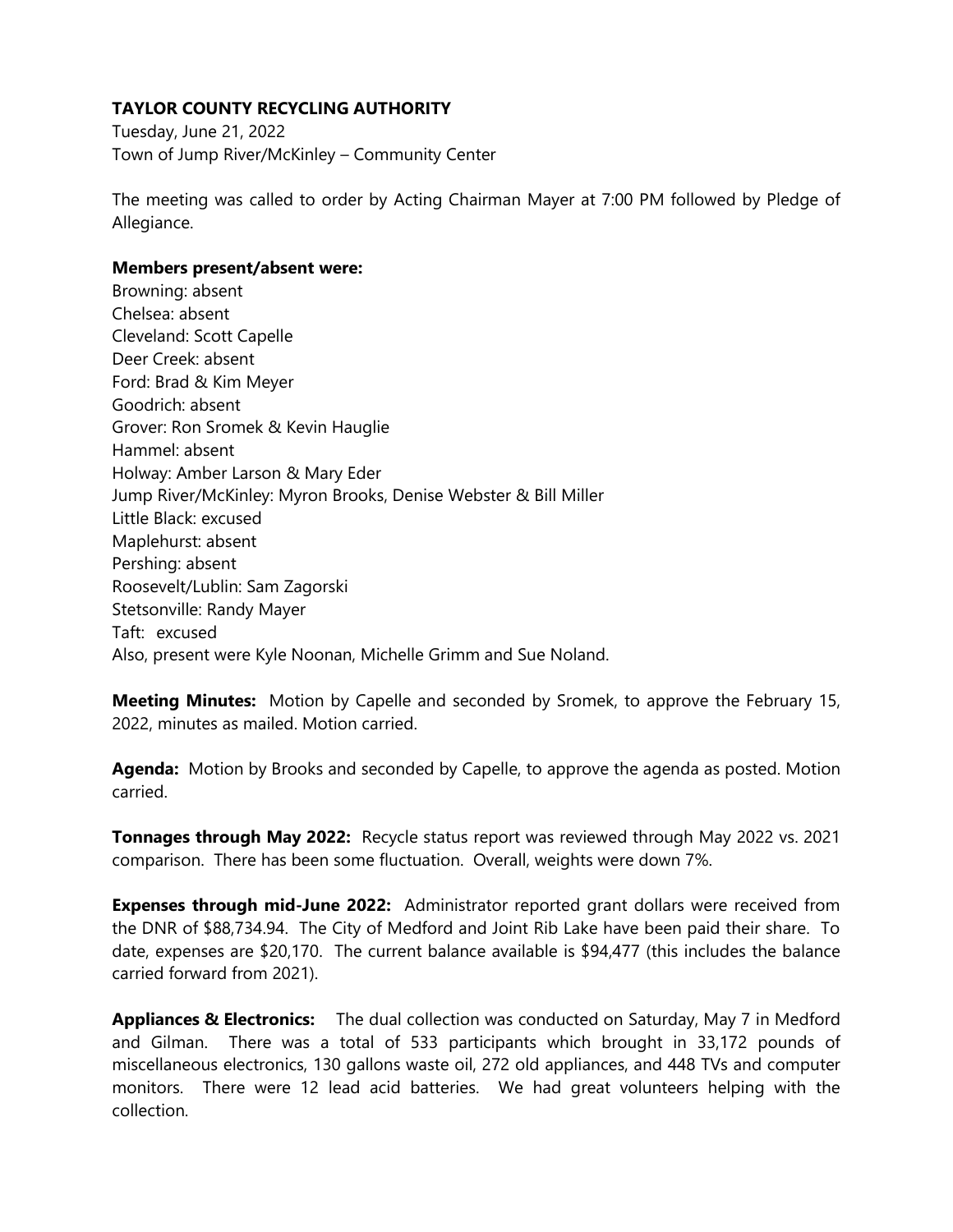**Clean Sweep:** The Clean Sweep collection was on Tuesday, June 14 in Medford. There were 120 households/participants. We do not have the volume of waste collected at this time, nor number of fluorescent tubes. It is noteworthy to see that 36 participants have never been to a Clean Sweep before. This is the  $28<sup>th</sup>$  year we have been conducting Clean Sweeps.

**Tire collection:** Administrator Noonan reported the bid from Bee Line is \$250/ton compared to \$225/ton last year. The main reason for price increase is fuel prices. There is no price reduction if we had less sites. Recycling group discussed number of sites, collection dates, tire size/prices, other non-RA towns participating/Melvin Co, and "no show" workers. Motion by Sromek and seconded by Hauglie, to have 3 sites for collection. On August 13 at Medford and Gilman Highway Depts and on August 20 at Holway Town Hall. Prices will be: up to 22" (car/SUV/pick-up) is \$4/tire; 23" to 24" (includes semi) is \$10/tire; over 24" (tractor) is \$20/tire; and oversized tires (endloader, skidder, etc.) is \$50/tire. Members present had no problem if other entities (Westboro, Aurora & Melvin Company) wanted to participate in the collection. "No Show" town workers will be charged \$60. Motion carried. Basically, the program will be conducted the same as last year with collection hours from 8 AM to Noon, towns allowed some free tires if picked up out of road ditches, and advertising will occur in the Star News, Star News Shopper and WIGM/WKEB.

**Recycling Contract/Bids:** Our current recycling contract with GFL will expire on December 31, 2022. The towns were asked if they would like to see any changes to the current program. None were expressed. The Recycling Department will put bid packets together and send out to 4-5 different vendors, along with an advertisement in the *Star News* requesting bids. Bids will be reviewed at the October meeting.

**Other Business:** Discussion ensued regarding garbage prices, containers at sites and timely billings. No action taken.

The next meeting will be held on October 18, 2022, at 7:00 PM hosted by Town of Little Black.

Motion by Sromek and seconded by Capelle, to adjourn the meeting at 7:35 PM. Motion carried.

\_\_\_\_\_\_\_\_\_\_\_\_\_\_\_\_\_\_\_\_\_\_\_\_\_\_\_\_ Susan Noland, Secretary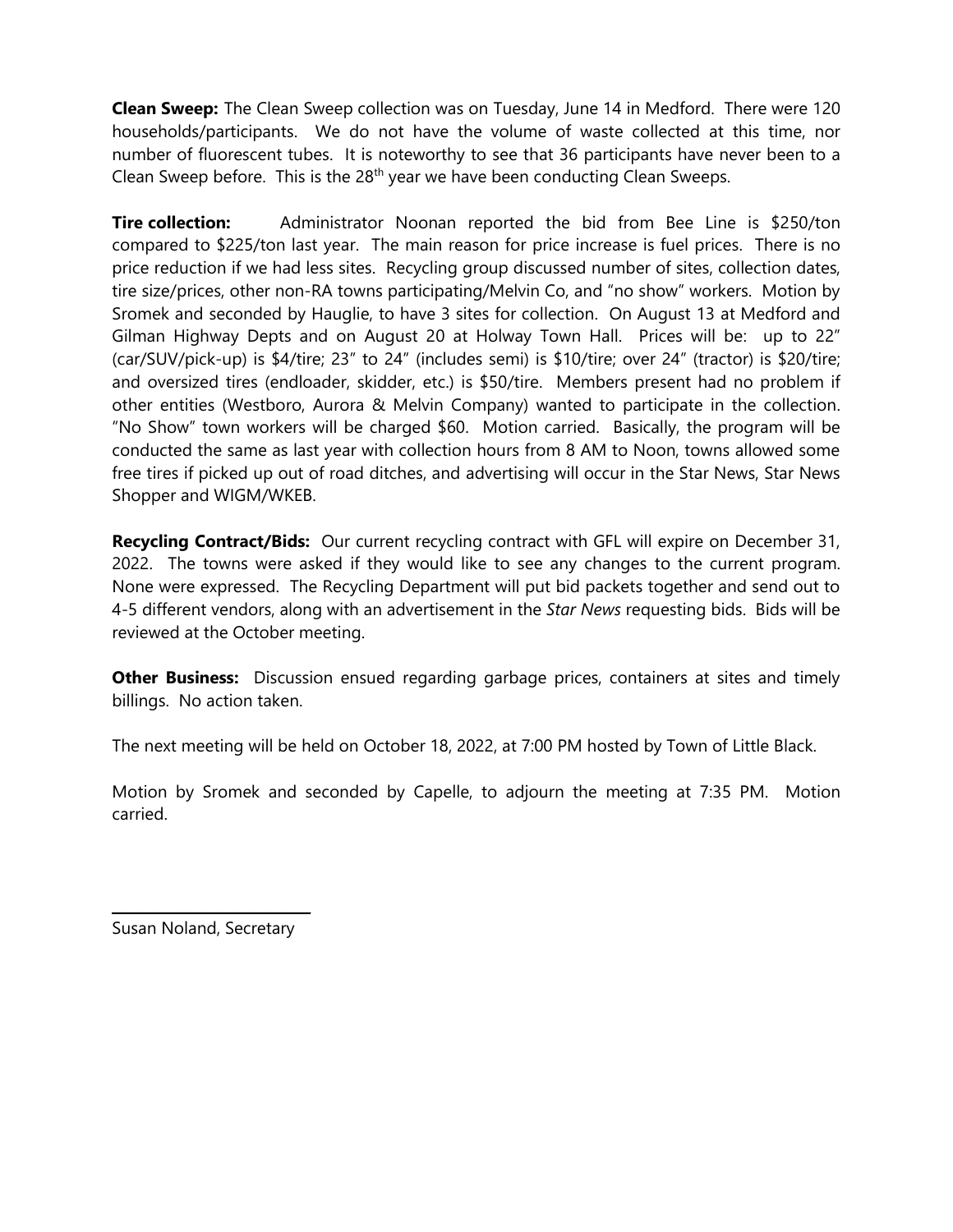## **TAYLOR COUNTY RECYCLING AUTHORITY**

Tuesday, February 15, 2022 Holway Town Hall

The meeting was called to order by Chairman Hoffman at 7:10 PM at the Town of Holway (moved from Maplehurst due to election for school board being held). The Pledge of Allegiance was said.

Members present/absent were:

Browning: absent Chelsea: excused Cleveland: absent Deer Creek: absent Ford: Scott Nichols & Leonard Nichols Goodrich: absent Grover: Ron Sromek & Kevin Hauglie Hammel: Joe/Renee Zenner Holway: Rick/Jenny Nehls Jump River/McKinley: Myron Brooks Little Black: Dan Hoffman Maplehurst: absent Pershing: absent Roosevelt/Lublin: Sam Zagorski Stetsonville: Randy Mayer Taft: Del Kroeplin

\*Also present were Kyle Noonan and Sue Noland. Michelle Grimm was excused.

**Meeting Minutes:** Motion by Renee Zenner and seconded by Ron Sromek, to approve the October 19, 2021, minutes as mailed. Motion carried.

**Agenda:** Motion by Leonard Nichols and seconded by Jenny Nehls, to approve the agenda as posted. Motion carried.

**Tonnages thru Year-End 2021 & Per Capita:** A comparison of 2020 vs. 2021 volumes for each municipality was reviewed. The 2021 weights are up 24%. Year End 2021 indicates our volumes are up 120+ tons. All municipalities in the Recycling Authority met the DNR per capita requirement of 83.7# per person.

Year-End Expenses for 2021: Administrator reported Year End 2020 expenses were \$61,852. The grant dollars for the Authority were \$44,343. The carry-over into 2022 will be \$70,282.

**Appliance & Electronic collection:** The appliance and electronic collection has been tentatively set for Saturday, May 7, 2022, in Medford in the morning and Gilman in the afternoon. The department is currently checking with vendors and gathering prices. As usual, we are seeking volunteers to work the event.